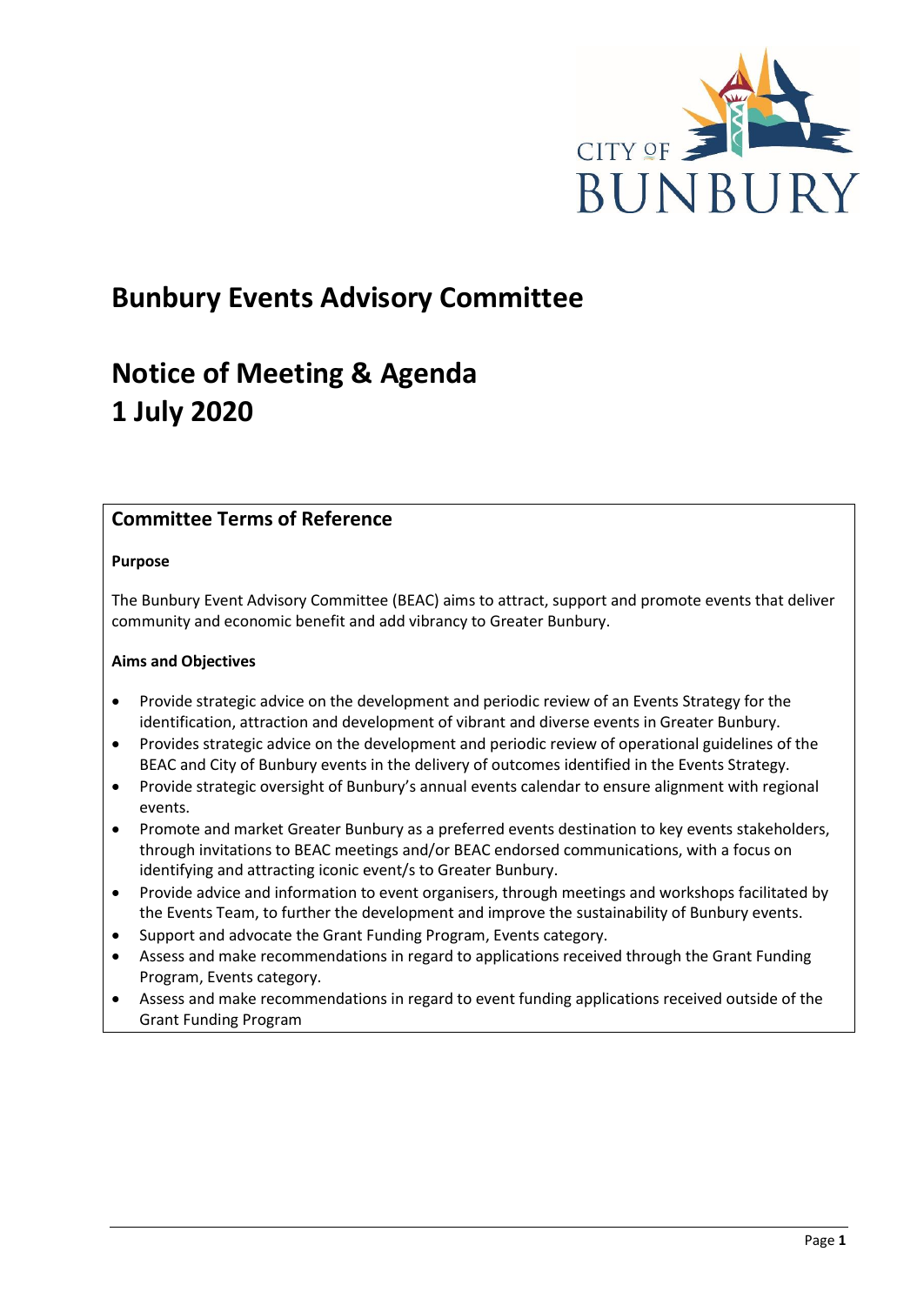

# **Bunbury Events Advisory Committee Notice of Meeting**

Dear Committee Members

The next Ordinary Meeting of the Bunbury Events Advisory Committee will be held in the Ocean Room, 4 Stephen Street, Bunbury, on Wednesday 1 July 2020 at 9:30am.

Signed: **Gary Barbour Director Sustainable Communities**

> **Agenda 1 July 2020**

Members of the public to note that recommendations made by this committee are not final and will be subject to adoption (or otherwise) at a future meeting of the Bunbury City Council.

# *Committee Members:*

| <b>Member Name</b>    | <b>Representing</b>                                |
|-----------------------|----------------------------------------------------|
| Cr Amanda Yip         | City of Bunbury                                    |
| Cr Karen Steele       | City of Bunbury                                    |
| Cr Cheryl Kozisek     | City of Bunbury                                    |
| David Kerr            | Bunbury Geographe Chamber of Commerce and Industry |
| Suzanne Clarke        | <b>Bunbury Regional Entertainment Centre</b>       |
| Christina Mitchell    | <b>Tourism Representative</b>                      |
| Peter Jago            | <b>Community Representative</b>                    |
| <b>Richard Murphy</b> | <b>Community Representative</b>                    |
| <b>Ashley Hastie</b>  | <b>Community Representative</b>                    |
| Simon Rose            | <b>Community Representative</b>                    |

# *Support Staff (non-voting):*

| <b>Name</b>     | <b>Title</b>                                                                                          |
|-----------------|-------------------------------------------------------------------------------------------------------|
| Gary Barbour    | Director Sustainable Communities                                                                      |
| Liz Allan       | Executive Assistant (Research and Projects) to the Director Sustainable<br>Communities                |
| Sarah Upton     | <b>Manager Community Services</b>                                                                     |
| Kerry Shaw      | Senior Community Partnerships Officer                                                                 |
| Juaini Taylor   | Senior Events Officer                                                                                 |
| Anissa Williams | Tourism Marketing and Development Manager (representing the Bunbury<br>Geographe Tourism Partnership) |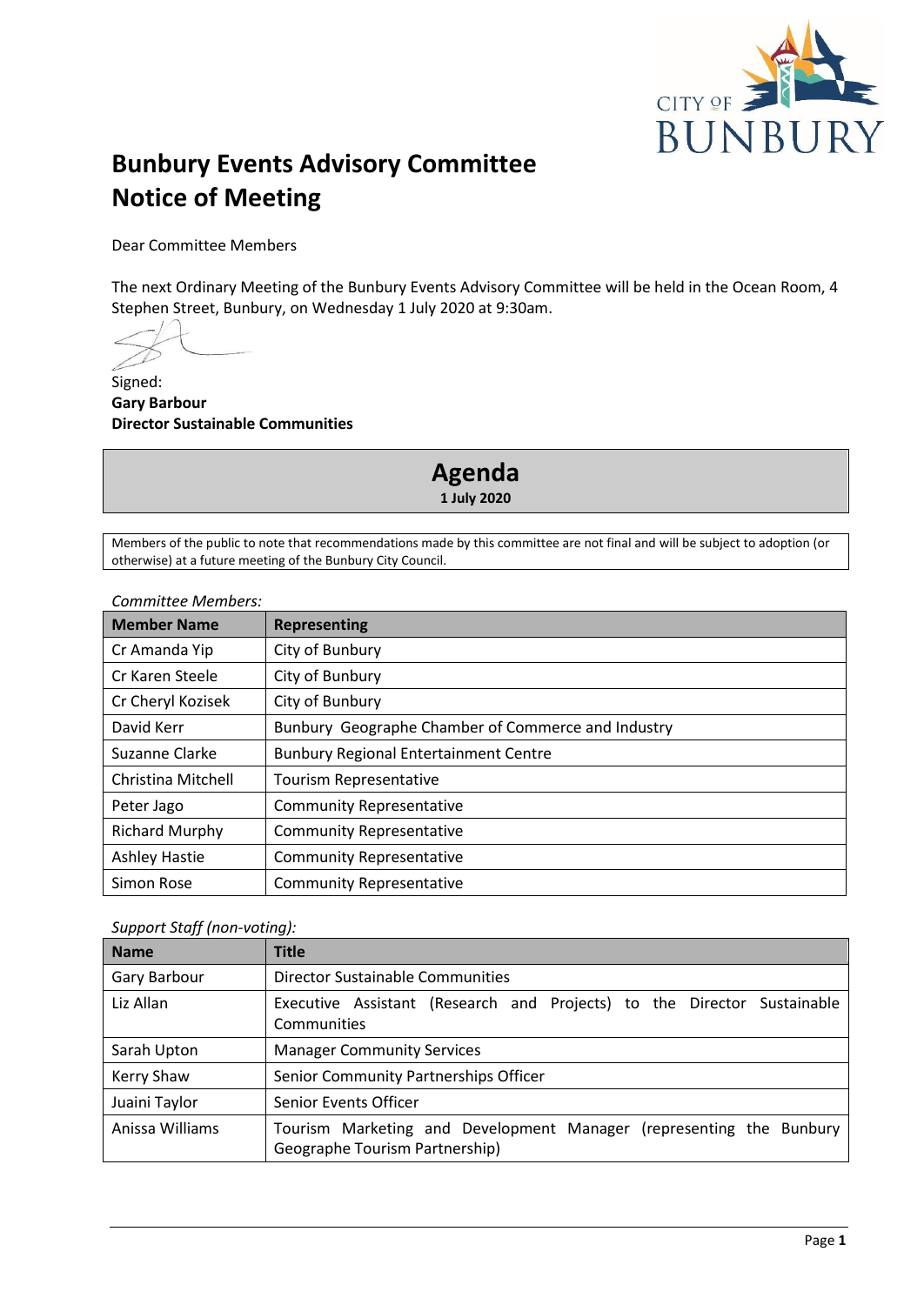# **Table of Contents**

| Item No |      | Subject                                                                       | Page No |
|---------|------|-------------------------------------------------------------------------------|---------|
| 1.      |      |                                                                               |         |
| 2.      |      |                                                                               |         |
| 3.      |      |                                                                               |         |
| 4.      |      |                                                                               |         |
|         | 4.1  |                                                                               |         |
|         | 4.2  |                                                                               |         |
| 5.      |      |                                                                               |         |
| 6.      |      |                                                                               |         |
| 7.      |      |                                                                               |         |
| 8.      |      |                                                                               |         |
|         | 8.1  |                                                                               |         |
|         | 8.2  |                                                                               |         |
|         | 8.3  |                                                                               |         |
| 9.      |      |                                                                               |         |
|         |      |                                                                               |         |
|         | 10.1 |                                                                               |         |
|         | 10.2 |                                                                               |         |
|         | 10.3 | Amendment to Terms of Reference for the Bunbury Events Advisory Committee  12 |         |
|         | 10.4 |                                                                               |         |
|         |      |                                                                               |         |
|         |      |                                                                               |         |
|         | 12.1 |                                                                               |         |
|         | 12.2 |                                                                               |         |
| 13.     |      |                                                                               |         |
| 14.     |      |                                                                               |         |
|         |      |                                                                               |         |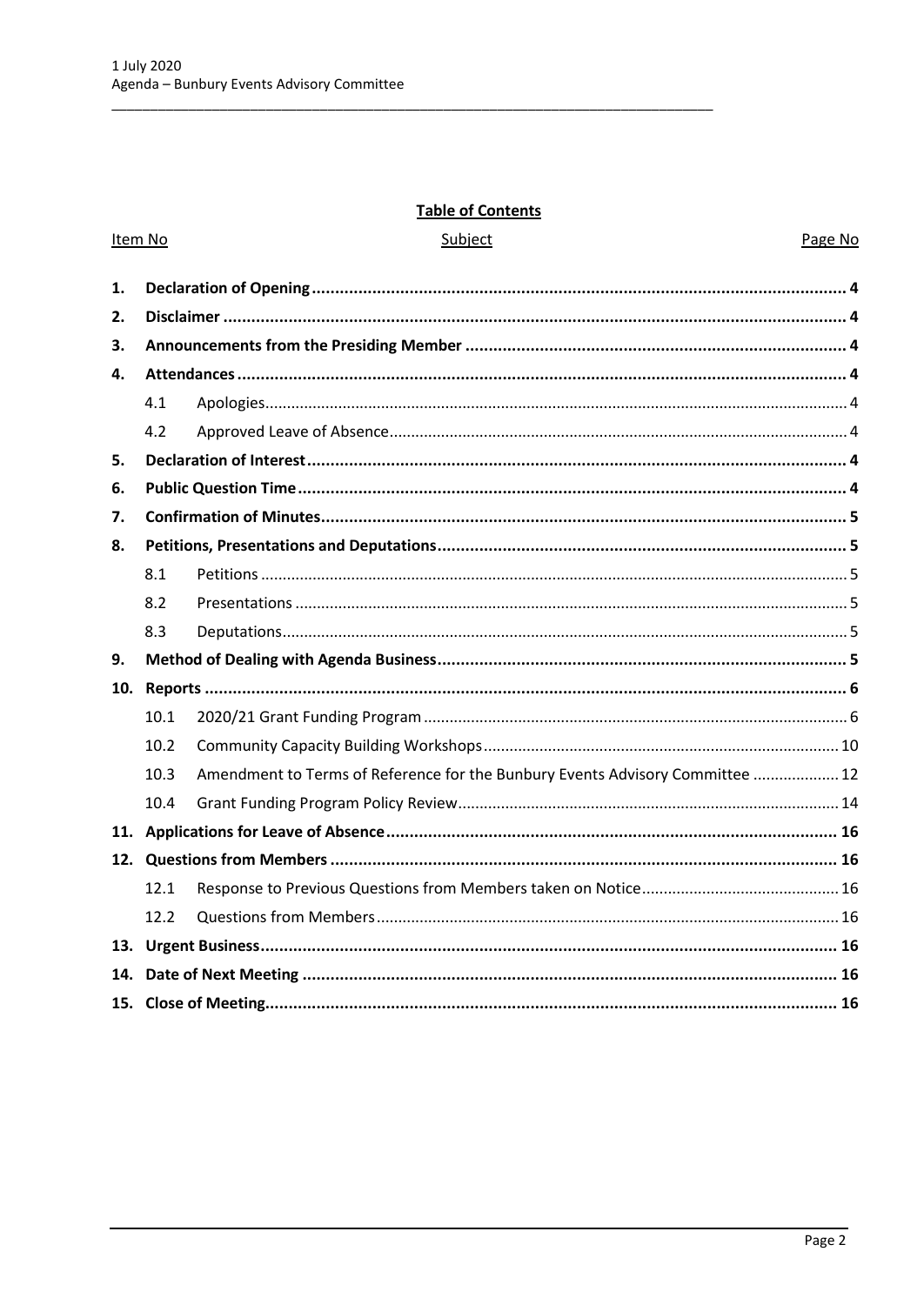# **Acknowledgement of Country**

\_\_\_\_\_\_\_\_\_\_\_\_\_\_\_\_\_\_\_\_\_\_\_\_\_\_\_\_\_\_\_\_\_\_\_\_\_\_\_\_\_\_\_\_\_\_\_\_\_\_\_\_\_\_\_\_\_\_\_\_\_\_\_\_\_\_\_\_\_\_\_\_\_\_\_\_\_\_

We acknowledge the Traditional Custodians of this land, the Wardandi Noongar people, and pay our respects to Elders past, present and future.

# **Vision**

Bunbury: welcoming and full of opportunities.

# **Organisational Values**

# #WEARECOB

|                     | We are one team<br>We keep each other safe         |
|---------------------|----------------------------------------------------|
| WE ARE COMMUNITY    | We display empathy and respect                     |
|                     | We have fun and celebrate our successes            |
|                     | We work together to achieve great outcomes         |
|                     | We are open to opportunities                       |
|                     | We actively listen and think things through        |
| <b>WE ARE OPEN</b>  | We are inclusive and treat everyone equally        |
|                     | We are honest and open in our communications       |
|                     | We are open to feedback to improve our performance |
|                     | We lead the change, we own it                      |
|                     | We trust and empower each other                    |
| <b>WE ARE BRAVE</b> | We have the difficult conversations early          |
|                     | We hold ourselves to the highest standard          |
|                     | We have the courage to improve and simplify        |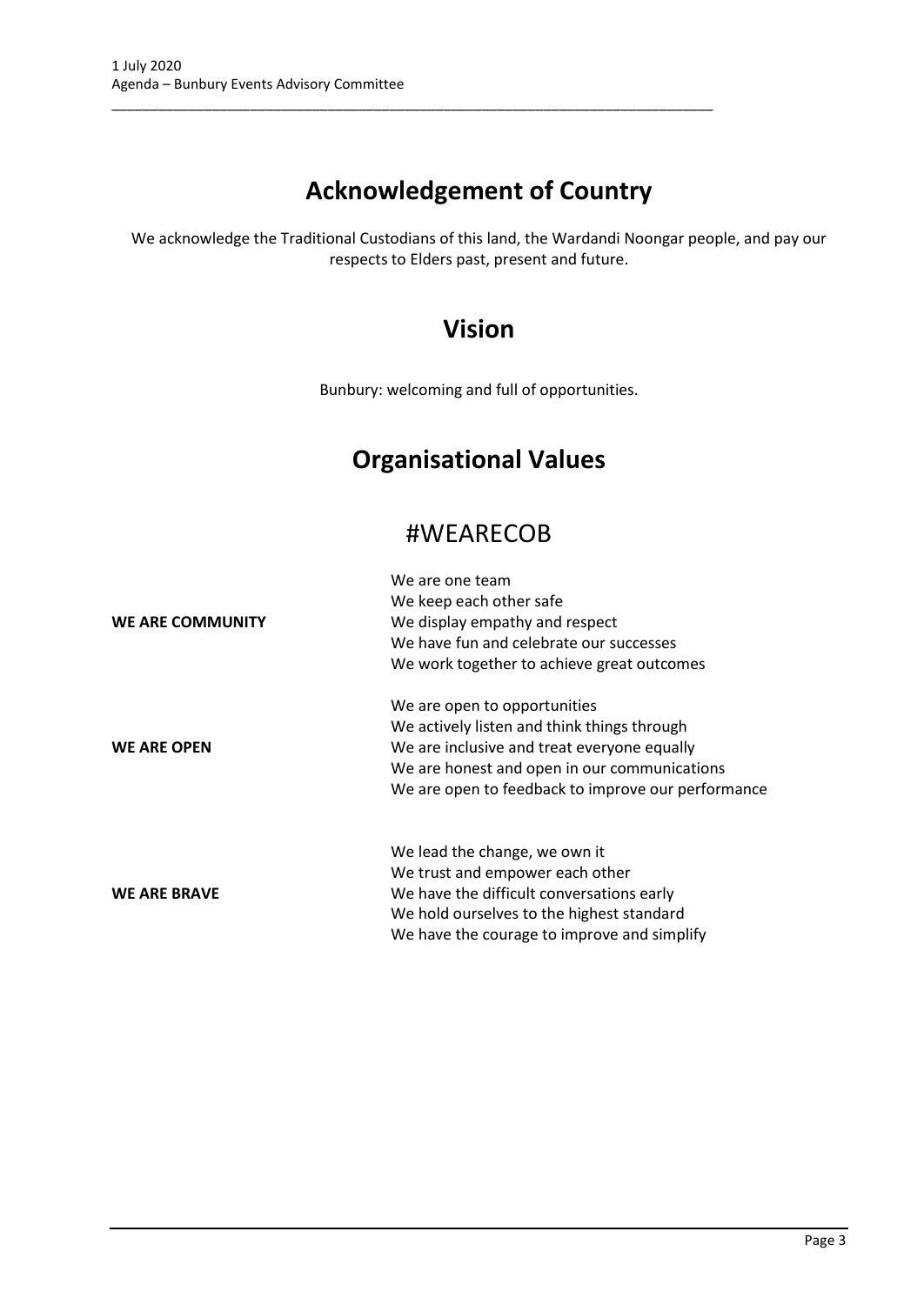# <span id="page-4-0"></span>**1. Declaration of Opening**

The Presiding Member declared the meeting open at \_\_\_\_\_\_ am.

\_\_\_\_\_\_\_\_\_\_\_\_\_\_\_\_\_\_\_\_\_\_\_\_\_\_\_\_\_\_\_\_\_\_\_\_\_\_\_\_\_\_\_\_\_\_\_\_\_\_\_\_\_\_\_\_\_\_\_\_\_\_\_\_\_\_\_\_\_\_\_\_\_\_\_\_\_\_

# <span id="page-4-1"></span>**2. Disclaimer**

Not applicable to this committee.

# <span id="page-4-2"></span>**3. Announcements from the Presiding Member**

# <span id="page-4-3"></span>**4. Attendances**

<span id="page-4-4"></span>**4.1 Apologies**

# <span id="page-4-5"></span>**4.2 Approved Leave of Absence**

# <span id="page-4-6"></span>**5. Declaration of Interest**

IMPORTANT: Committee members to complete a "Disclosure of Interest" form for each item on the agenda in which they wish to disclose a financial/proximity/impartiality interest. They should give the form to the Presiding Member before the meeting commences. After the meeting, the form is to be forwarded to the Administration Services Section for inclusion in the Corporate Financial Disclosures Register.

# <span id="page-4-7"></span>**6. Public Question Time**

Not applicable to this committee.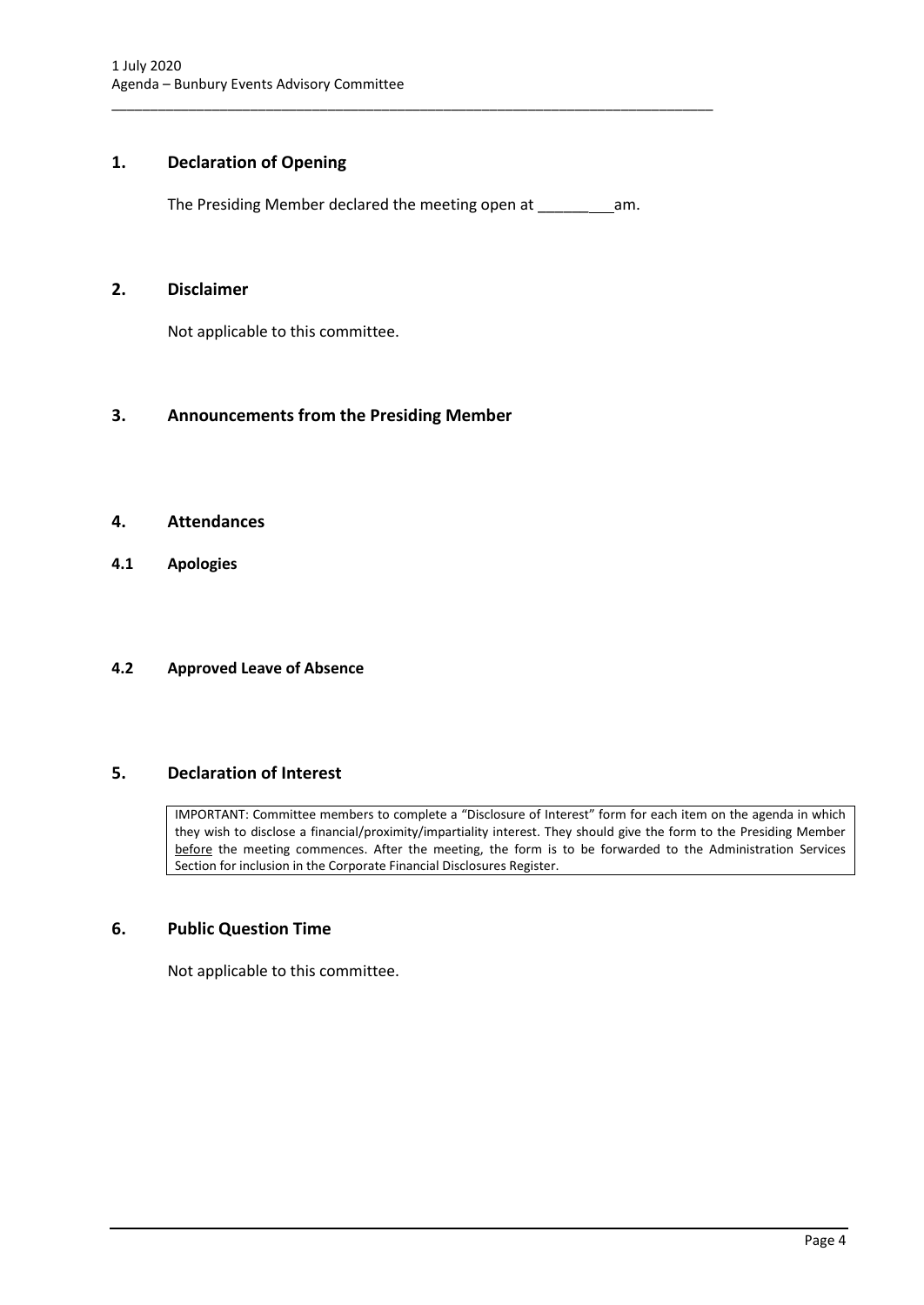# <span id="page-5-0"></span>**7. Confirmation of Minutes**

The minutes of the Bunbury Events Advisory Committee Meeting held on 11 March 2020 have been circulated.

\_\_\_\_\_\_\_\_\_\_\_\_\_\_\_\_\_\_\_\_\_\_\_\_\_\_\_\_\_\_\_\_\_\_\_\_\_\_\_\_\_\_\_\_\_\_\_\_\_\_\_\_\_\_\_\_\_\_\_\_\_\_\_\_\_\_\_\_\_\_\_\_\_\_\_\_\_\_

# **Recommendation**

The minutes of the Bunbury Events Advisory Committee Meeting held on 11 March 2020 be confirmed as a true and accurate record.

# <span id="page-5-1"></span>**8. Petitions, Presentations and Deputations**

<span id="page-5-2"></span>**8.1 Petitions**

# <span id="page-5-3"></span>**8.2 Presentations**

# <span id="page-5-4"></span>**8.3 Deputations**

# <span id="page-5-5"></span>**9. Method of Dealing with Agenda Business**

Items are dealt with in the order that they appear.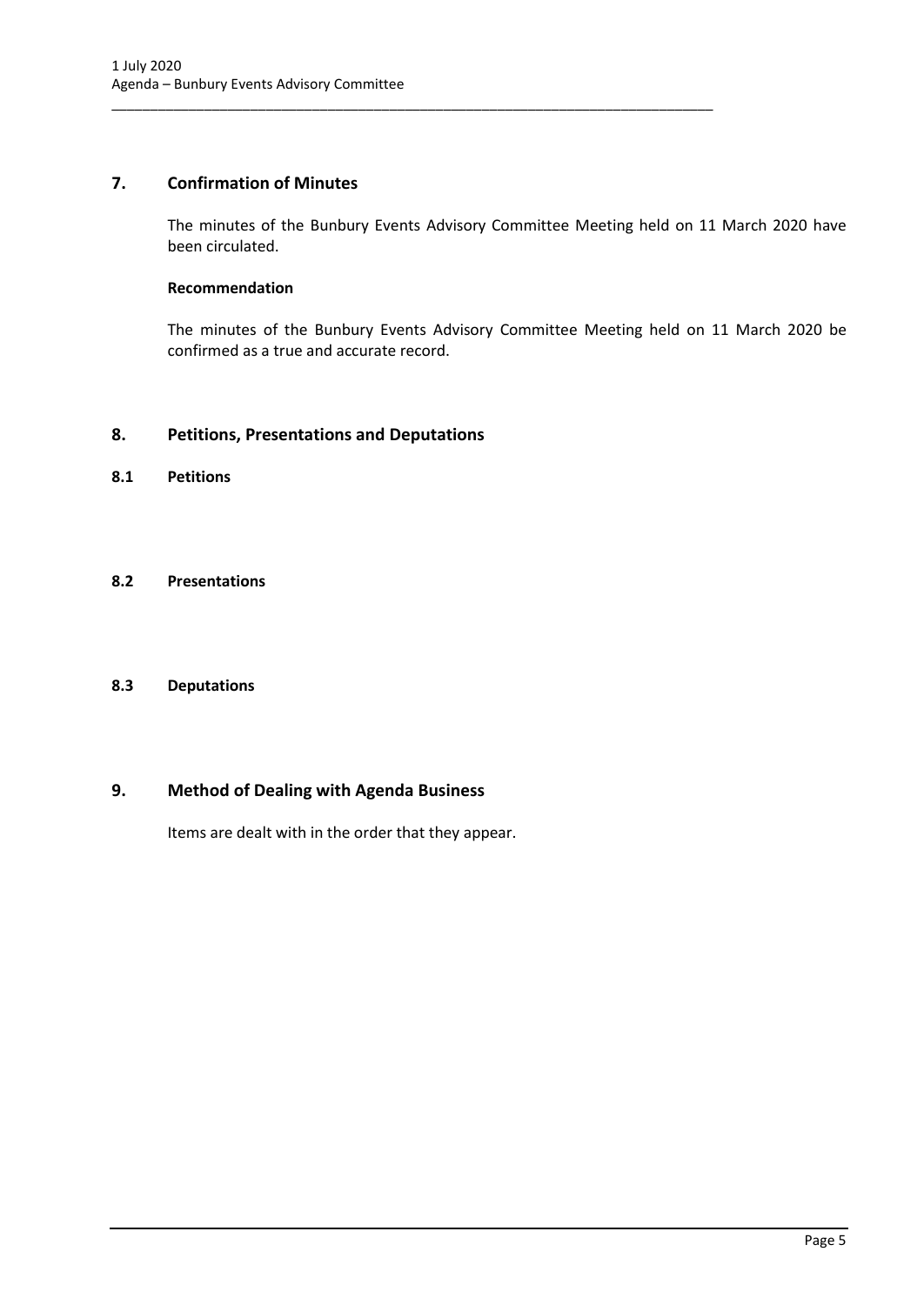# <span id="page-6-0"></span>**10. Reports**

# <span id="page-6-1"></span>**10.1 2020/21 Grant Funding Program**

| <b>Applicant/Proponent:</b> | Internal Report                                                |  |  |
|-----------------------------|----------------------------------------------------------------|--|--|
| <b>Responsible Officer:</b> | Juaini Taylor, Senior Events Officer                           |  |  |
| <b>Responsible Manager:</b> | Kerry Shaw Acting Manager People and Place                     |  |  |
| Executive:                  | Gary Barbour, Director Sustainable Communities                 |  |  |
| <b>Authority/Discretion</b> | Advocacy<br>Review                                             |  |  |
|                             | ⊠<br>Executive/Strategic<br>Quasi-Judicial                     |  |  |
|                             | <b>Information Purposes</b><br>Legislative                     |  |  |
| <b>Attachments:</b>         | Appendix 3: COVID-19 Events and<br>mass gatherings<br>position |  |  |
|                             | statement                                                      |  |  |
|                             | Appendix 4: COVID-19 Safety Guidance: Events                   |  |  |

\_\_\_\_\_\_\_\_\_\_\_\_\_\_\_\_\_\_\_\_\_\_\_\_\_\_\_\_\_\_\_\_\_\_\_\_\_\_\_\_\_\_\_\_\_\_\_\_\_\_\_\_\_\_\_\_\_\_\_\_\_\_\_\_\_\_\_\_\_\_\_\_\_\_\_\_\_\_

#### **Summary**

The purpose of this report is to provide an update to the Bunbury Events Advisory Committee in relation to the City's annual Grant Funding Program.

#### **Executive Recommendation**

#### That the BEAC:

- 1. Note the changes to the guidelines of the 2020/21 Grant Funding Program in response to COVID-19, in particular that grants will be assessed in line with most recent COVID-19 restrictions and Department of Health guidelines. (**attached** at Appendices 3 and 4)
- 2. Note the new temporary category 'Community Capacity and Resilience' for 2020/21, in response to COVID-19 recovery efforts.
- 3. Note that the Seed funding category will not be released until a review has been undertaken on the success of the category.
- 4. Note a special BEAC meeting will be held at 9:30am on Wednesday 26 August 2020, to assess the Events funding round.

# **Strategic Relevance**

| Theme 4       | Our City                                                                                                                              |
|---------------|---------------------------------------------------------------------------------------------------------------------------------------|
| Goal          | Civic leadership, partnerships and sound governance in delivering                                                                     |
|               | with and for the community.                                                                                                           |
| Objective 4.1 | A passionate advocate for the community, with strong partnerships to                                                                  |
|               | amplify the outcomes that can be achieved.                                                                                            |
| Objective 4.4 | A skilled organisation, which exercises responsible asset stewardship,<br>sound financial management, and exemplary customer service. |

#### **Regional Impact Statement**

The City of Bunbury is committed to investing and ensuring our community and visitors have the opportunity to experience and participate in a range of quality and exciting events.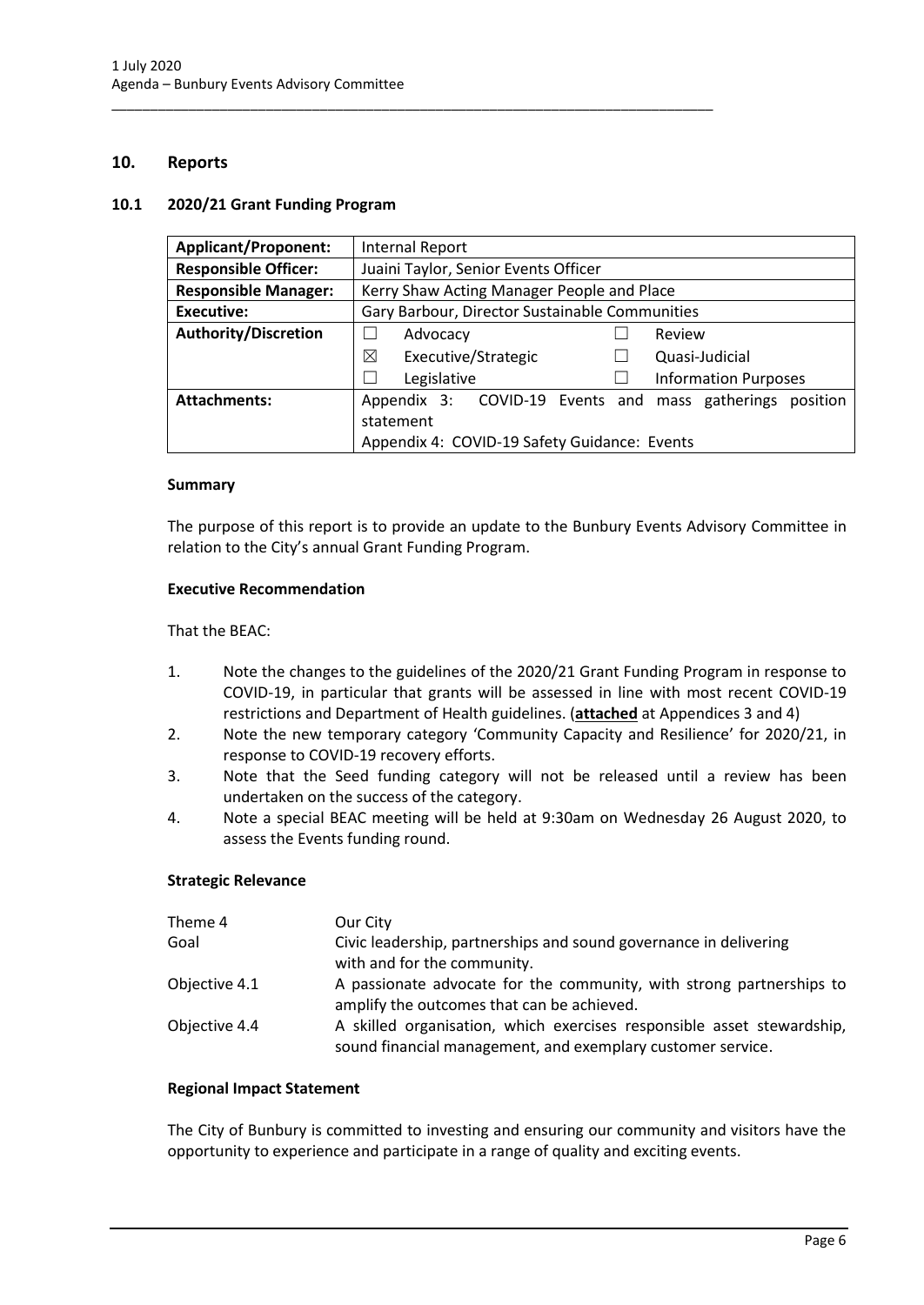### **Background**

A decision was made to defer the City of Bunbury annual grant funding round until further notice, which was scheduled to open 1 April 2020, due to state government directives on events and public meetings in light of the COVID-19 Corona Virus.

\_\_\_\_\_\_\_\_\_\_\_\_\_\_\_\_\_\_\_\_\_\_\_\_\_\_\_\_\_\_\_\_\_\_\_\_\_\_\_\_\_\_\_\_\_\_\_\_\_\_\_\_\_\_\_\_\_\_\_\_\_\_\_\_\_\_\_\_\_\_\_\_\_\_\_\_\_\_

The City of Bunbury provides funding for a range of programs, events and activities each year to enhance the community and economy. The Grant Program aims to be thorough yet transparent and enable a range of quality and diverse events to take place.

A total of \$450,550 was available to distribute to grants funding in the 2019-20 budget, which was made up from the following categories and their budgets:

| $\mathbf{1}$ . | Seed                     | \$60,000  |
|----------------|--------------------------|-----------|
| 2.             | <b>CBD Summer Events</b> | \$15,000  |
| 3.             | Events                   | \$253,750 |
| 4.             | Community                | \$101,500 |
| 5.             | Arts                     | \$20,300  |

In line with the WA Government's advice, there is no timeline to indicate when events and mass gatherings will be permitted in WA, or the type and scale of events that will be permitted. It is understood that many event organisers are already planning rescheduled and new events, due to the timeframes involved in the planning process, despite the uncertainty.

The Bunbury Fringe Festival was the successful recipient for the Seed funding from 2018-2020. An Officer's report is currently being prepared on the Seed funding program, and whether the event met the objectives of this multi-year funding program, which will determine the future of this funding category.

Apart from the Seed funding category, it is proposed that the annual grant round be opened on 22 July 2020.

# **Council Policy Compliance**

This report relates to current Council Policy *Grant Funding Program.*

Policy statement: To provide an equitable and transparent process when Council determines its financial support to individuals, community and sporting groups, and other legal entities.

#### **Legislative Compliance**

Not applicable.

#### **Officer Comments**

In line with the COVID-19 recovery efforts of the City, a new funding category has been introduced, 'Community Capacity and Resilience', scheduled to open in addition to the community, arts and events categories on 22 July 2020.

The proposed new Community Capacity and Resilience grant round does not seek to replicate or replace the existing annual grant round, it is an additional, new and temporary grant round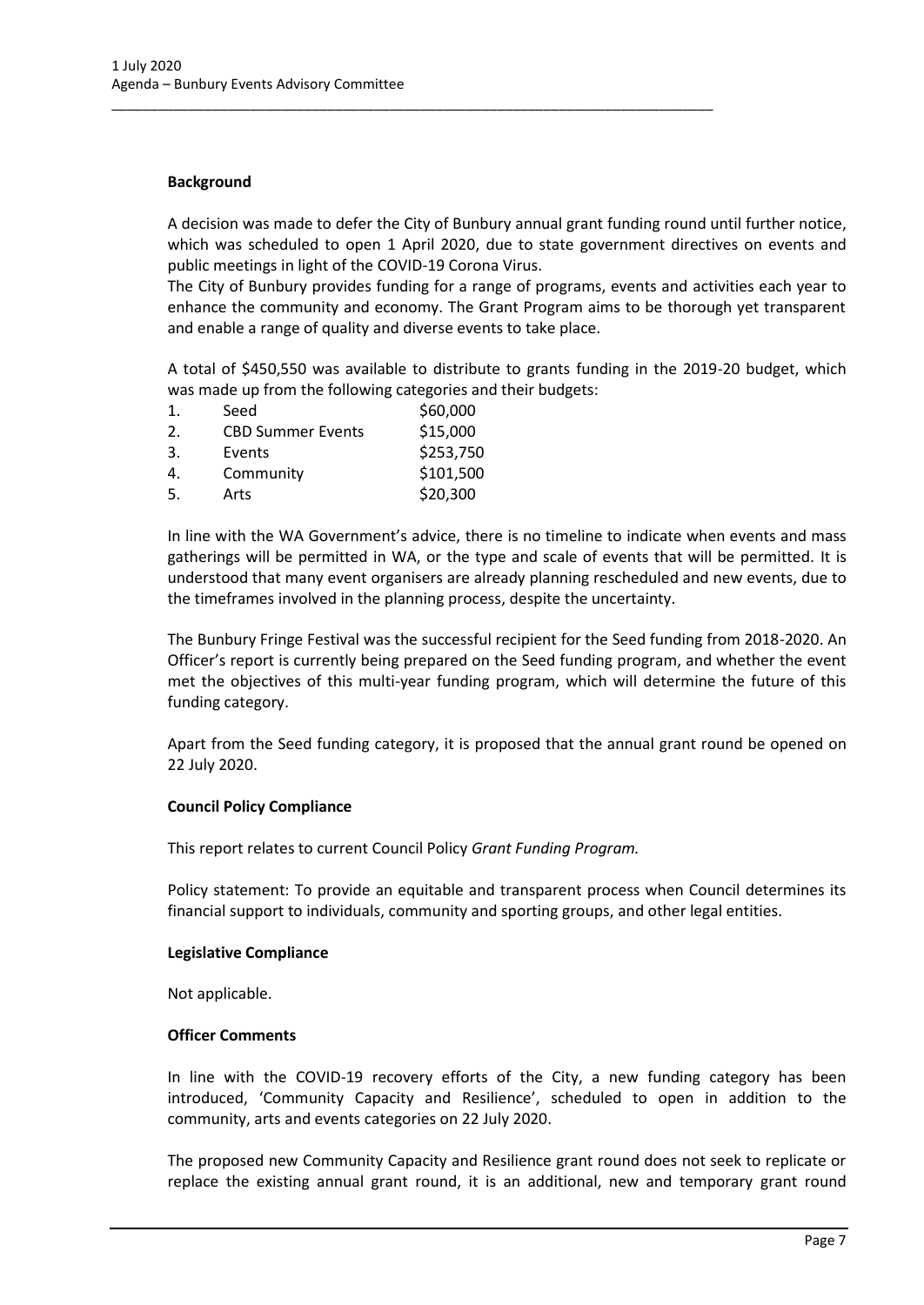specifically designed to support and help build the capacity, strength and resilience of Bunburybased community groups and organisations affected by COVID-19.

Events, activities and other types of tourism, will play a critical role in the recovery space from stimulating the local economy and providing a sense of community and wellbeing.

Despite the uncertainty of when events and gatherings can take place again, it is important that the City review and explore new event opportunities during this pandemic, as there will be a significant lag between the time in which events are locked in, and when they eventually take place.

Traditionally for Bunbury the majority of events take place from September onwards, therefore it is proposed that the timelines of the funding program be fast tracked, to enable an outcome to be announced as soon as practicable, thus allowing events held in early September 2020 onwards to be eligible for financial support.

The proposed timeline of the funding program this year is as follows:

\_\_\_\_\_\_\_\_\_\_\_\_\_\_\_\_\_\_\_\_\_\_\_\_\_\_\_\_\_\_\_\_\_\_\_\_\_\_\_\_\_\_\_\_\_\_\_\_\_\_\_\_\_\_\_\_\_\_\_\_\_\_\_\_\_\_\_\_\_\_\_\_\_\_\_\_\_\_

- 22 July 2020 Open all funding round categories.
- 10 August 2020 Close all funding round categories.
- 12-22 August 2020 BEAC to assess event funding applications.
- 17-21 August 2020 Community and arts applications assessed by its respective panels.
- 26 August 2020 BEAC to meet and allocate funding to applications.
- 24-25 August 2020 Arts and community panels to meet and allocate funding to applications
- 28 August 2020 CEO to sign off funding recommendations
- 31 August 2020 Funding outcomes to be announced to the public

# **Analysis of Financial and Budget Implications**

It is anticipated that similar amounts have been budgeted for the 2020/21 funding program, which are as follows:

|                | <b>TOTAL</b>             | \$450,500 |
|----------------|--------------------------|-----------|
| 5.             | Arts                     | \$20,300  |
| 4.             | Community                | \$101,500 |
| 3.             | Events                   | \$253,750 |
| 2.             | <b>CBD Summer Events</b> | \$15,000  |
| $\mathbf{1}$ . | Seed                     | \$60,000  |

A total of \$300,000 has been allocated through budget review towards COVID-19 recovery initiatives for 2020/21. Of this amount \$90,000 has been allocated to the new category *Community Capacity and Resilience*.

# **Community Consultation**

The City's Senior Events Officer has been in discussions with a number of major event organisers. Many are concerned that should the City's grant program be cancelled or delayed any further, this could potentially have implications on the events, with the possibility of these events being cancelled or significantly reduced.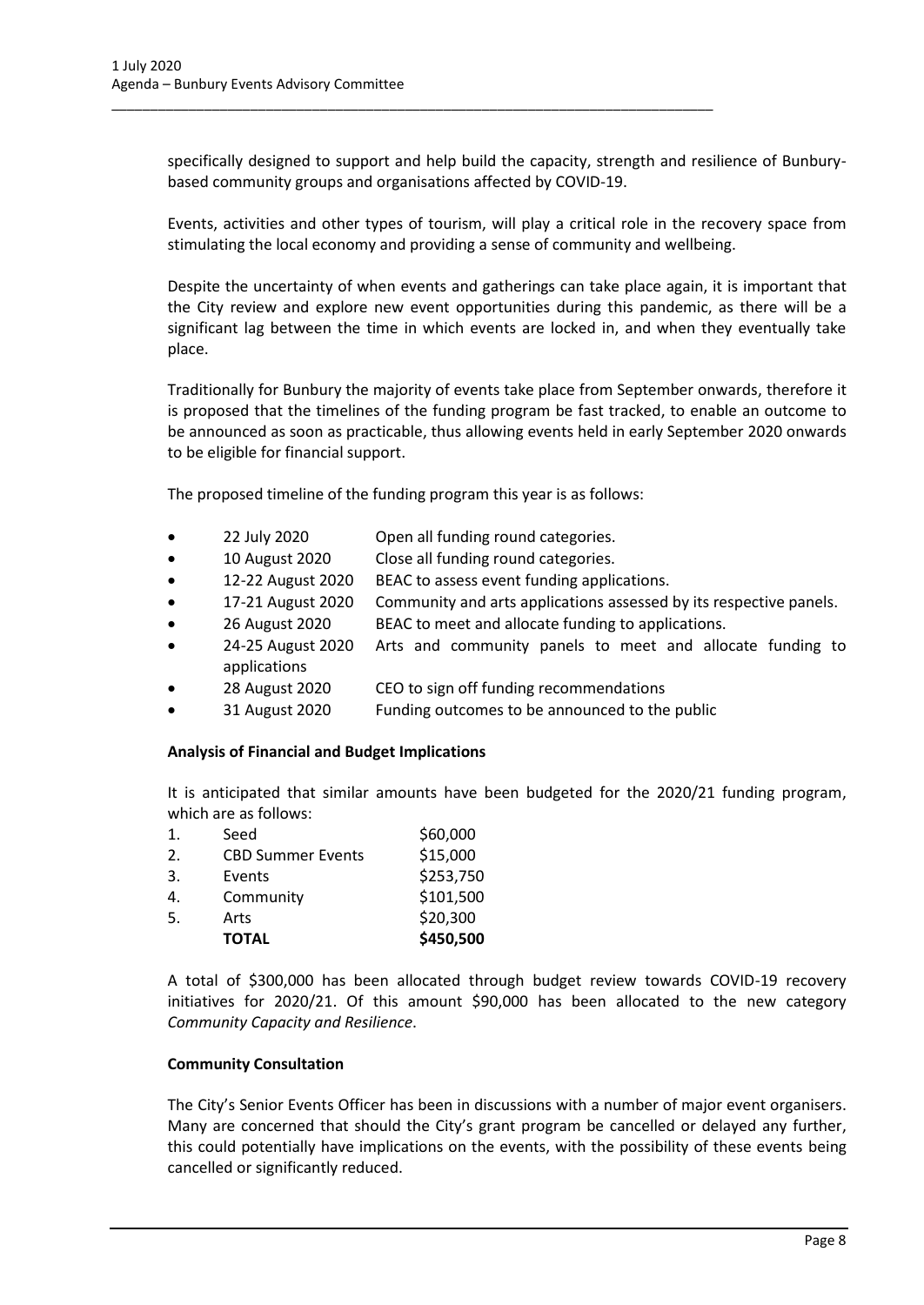# **Councillor/Officer Consultation**

This report seeks to advise the BEAC of the proposed changes to the funding program guidelines.

\_\_\_\_\_\_\_\_\_\_\_\_\_\_\_\_\_\_\_\_\_\_\_\_\_\_\_\_\_\_\_\_\_\_\_\_\_\_\_\_\_\_\_\_\_\_\_\_\_\_\_\_\_\_\_\_\_\_\_\_\_\_\_\_\_\_\_\_\_\_\_\_\_\_\_\_\_\_

Elected members are on the Local Recovery Coordination Working Committee are: Mayor Gary Brennan; Cr Jaysen Miguel; Cr Betty McCleary; Cr Cheryl Kozisek; and Cr Michelle Steck and they have been advised of the proposed changes to the grant funding program.

# **Applicant Consultation**

Not applicable.

# **Timeline: Council Decision Implementation**

The funding guidelines and newly created grant category are to be implemented immediately following council resolution.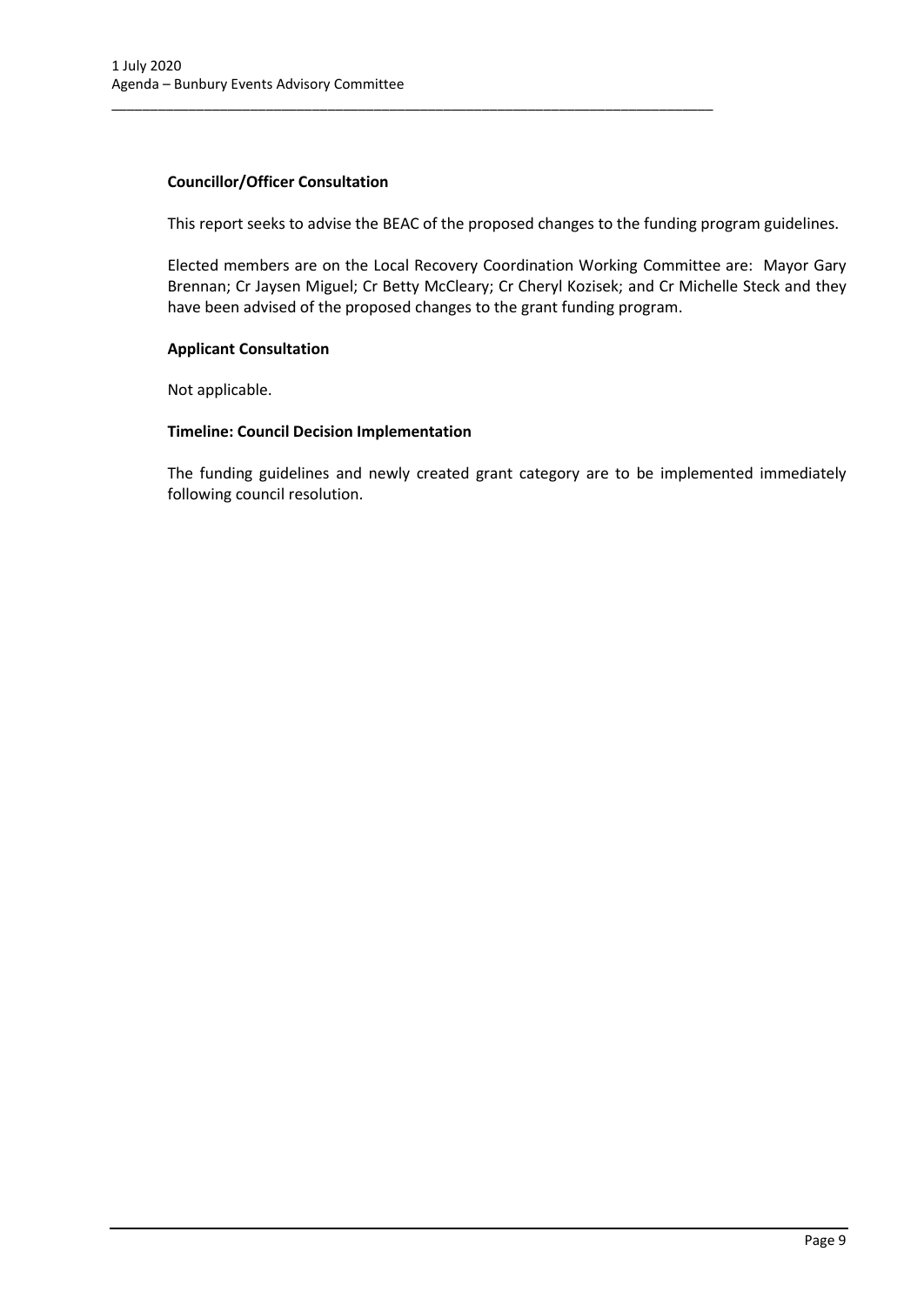# <span id="page-10-0"></span>**10.2 Community Capacity Building Workshops**

| <b>Applicant/Proponent:</b> | Internal                                       |   |                             |
|-----------------------------|------------------------------------------------|---|-----------------------------|
| <b>Responsible Officer:</b> | Juaini Taylor, Senior Events Officer           |   |                             |
| <b>Responsible Manager:</b> | Kerry Shaw, A/Manager People and Place         |   |                             |
| Executive:                  | Gary Barbour, Director Sustainable Communities |   |                             |
| <b>Authority/Discretion</b> | Advocacy                                       | ⋉ | Review                      |
|                             | Executive/Strategic                            |   | Quasi-Judicial              |
|                             | Legislative                                    |   | <b>Information Purposes</b> |
| <b>Attachments:</b>         | Nil                                            |   |                             |

\_\_\_\_\_\_\_\_\_\_\_\_\_\_\_\_\_\_\_\_\_\_\_\_\_\_\_\_\_\_\_\_\_\_\_\_\_\_\_\_\_\_\_\_\_\_\_\_\_\_\_\_\_\_\_\_\_\_\_\_\_\_\_\_\_\_\_\_\_\_\_\_\_\_\_\_\_\_

#### **Summary**

The purpose of this report is to provide the BEAC an outline of the City's Events team efforts in building capacity amongst the Bunbury community, in response to COVID-19.

# **Executive Recommendation**

That the BEAC note the City's Events teams plan to implement a series of workshops with the aim to build capacity and resilience within groups and organisations located in the City of Bunbury, in response to COVID-19.

#### **Strategic Relevance**

| Theme 4       | Our City                                                                                                                             |
|---------------|--------------------------------------------------------------------------------------------------------------------------------------|
| Goal          | Civic Leadership, partnerships and sound governance in delivering with<br>and for the community                                      |
| Objective 4.4 | A skilled organisation, which exercises responsible asset stewardship,<br>sound financial management, and exemplary customer service |

# **Regional Impact Statement**

The City of Bunbury is committed to investing and ensuring our community and visitors have the opportunity to experience and participate in a range of quality and exciting events.

# **Background**

Each year the City of Bunbury's Events Team provides a number of events related workshops and information sessions to community groups, organisations and businesses located in the City of Bunbury. Past topics include grant writing, visual merchandising, organising a waste wise event, events management masterclass, and a volunteer fun fair.

It is proposed that the workshops be increased from one (1) workshop per year, to up to five (5) workshops per year, with carefully selected topics that promote innovation, resilience and adapting to new environments.

# **Council Policy Compliance**

Not applicable.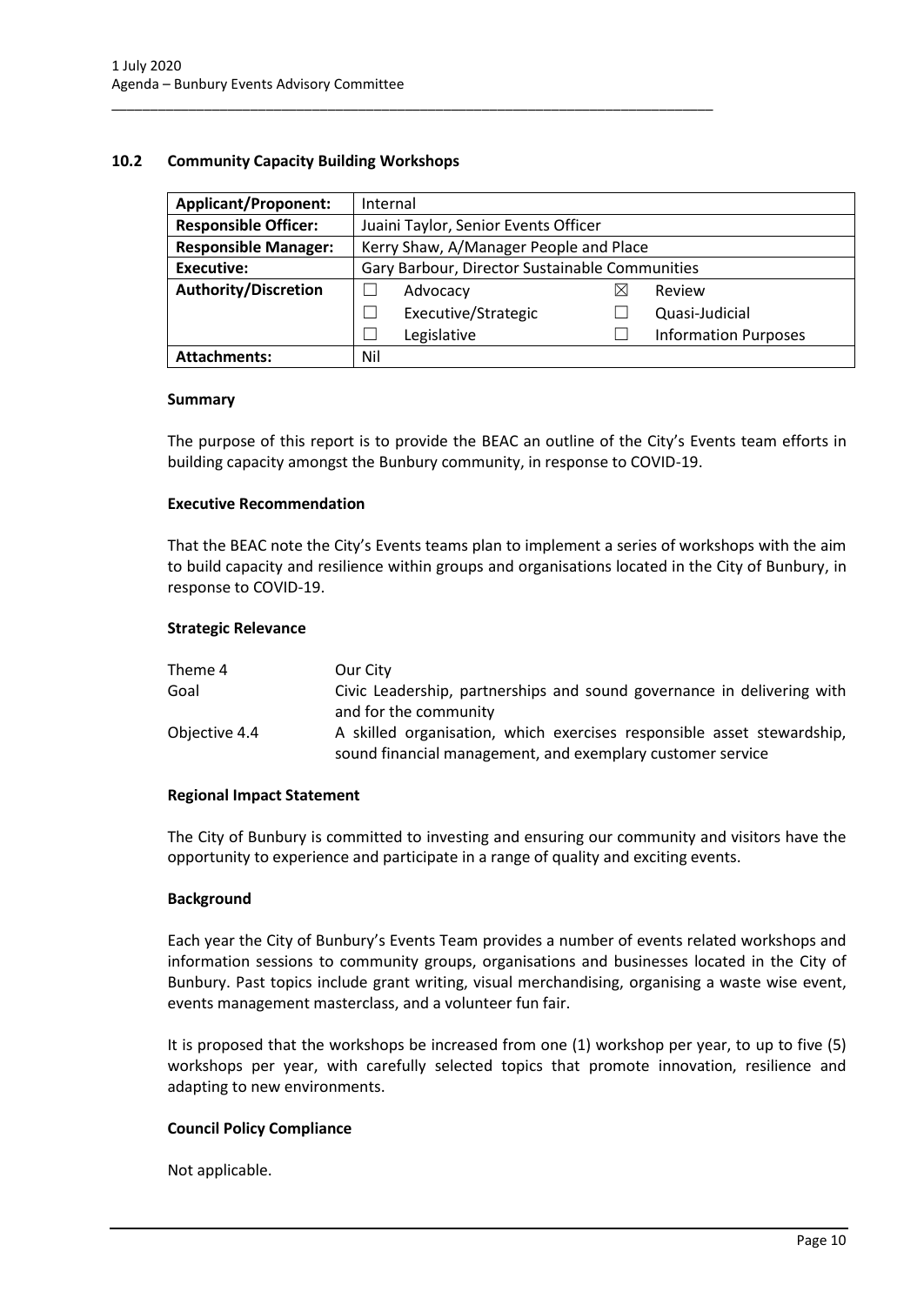### **Legislative Compliance**

Not applicable.

### **Officer Comments**

These events related information sessions are already being held once a year, however given the pandemic, it is recommended that event organisers will need to implement additional safeguards in context to COVID-19.

\_\_\_\_\_\_\_\_\_\_\_\_\_\_\_\_\_\_\_\_\_\_\_\_\_\_\_\_\_\_\_\_\_\_\_\_\_\_\_\_\_\_\_\_\_\_\_\_\_\_\_\_\_\_\_\_\_\_\_\_\_\_\_\_\_\_\_\_\_\_\_\_\_\_\_\_\_\_

The sessions would be hosted in the events off season, traditionally May-September, to allow participants to embed the newly sought information in their future event planning.

#### **Analysis of Financial and Budget Implications**

It is envisaged that the sessions would be funded through an existing operating budget, which currently serves to assist external events, through training and skill development.

#### **Community Consultation**

A list of topics would be suggested to potential workshop participants via an online survey, with the highly selected topics to be presented as part of the series of information sessions.

### **Councillor/Officer Consultation**

Elected members are on the Local Recovery Coordination Working Committee are: Mayor Gary Brennan; Cr Jaysen Miguel; Cr Betty McCleary; Cr Cheryl Kozisek; and Cr Michelle Steck and they have been advised of the proposed changes to the grant funding program:

# **Applicant Consultation**

This report seeks to brief the members of the Bunbury Events Advisory Committee.

#### **Timeline: Council Decision Implementation**

These series of events related workshops are already being scoped further and does not require Council endorsement.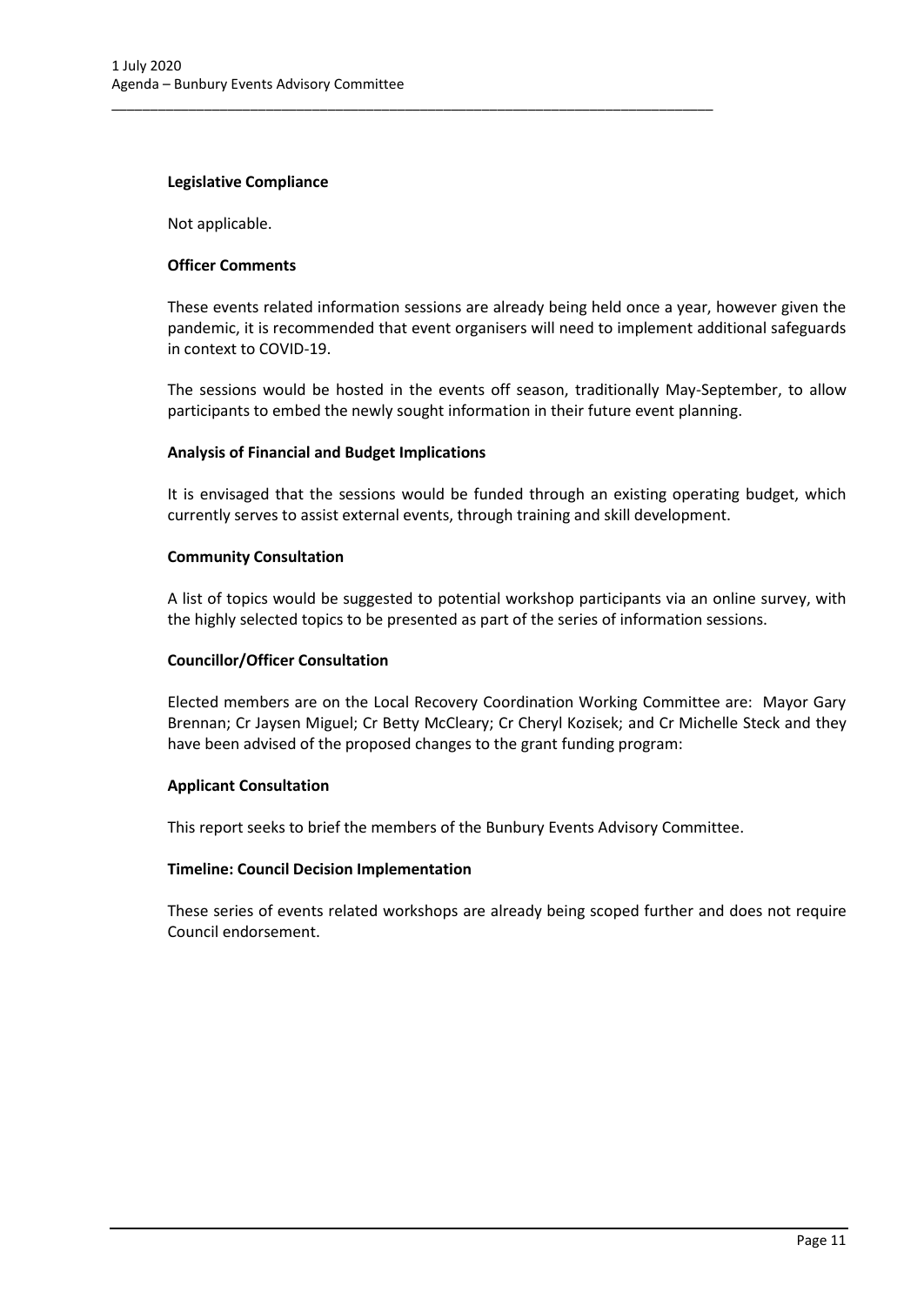# <span id="page-12-0"></span>**10.3 Amendment to Terms of Reference for the Bunbury Events Advisory Committee**

\_\_\_\_\_\_\_\_\_\_\_\_\_\_\_\_\_\_\_\_\_\_\_\_\_\_\_\_\_\_\_\_\_\_\_\_\_\_\_\_\_\_\_\_\_\_\_\_\_\_\_\_\_\_\_\_\_\_\_\_\_\_\_\_\_\_\_\_\_\_\_\_\_\_\_\_\_\_

| <b>Applicant/Proponent:</b> | Internal                                                      |   |                             |
|-----------------------------|---------------------------------------------------------------|---|-----------------------------|
| <b>Responsible Officer:</b> | Juaini Taylor, Senior Events Officer                          |   |                             |
| <b>Responsible Manager:</b> | Kerry Shaw, A/Manager People and Place                        |   |                             |
| <b>Executive:</b>           | Gary Barbour, Director Sustainable Communities                |   |                             |
| <b>Authority/Discretion</b> | Advocacy                                                      | ⋉ | Review                      |
|                             | Executive/Strategic<br>⊠                                      |   | Quasi-Judicial              |
|                             | Legislative                                                   |   | <b>Information Purposes</b> |
| <b>Attachments:</b>         | Appendix 1: Proposed amended Bunbury Event Advisory Committee |   |                             |

#### **Summary**

The purpose of this report is to provide another opportunity for the BEAC to review the amended Terms of Reference of the Bunbury Events Advisory Committee, as the recent changes at the 11 March 2020 meeting, is not in line with the existing Grant Funding Program policy.

# **Executive Recommendation**

That the BEAC recommend that Council endorse the revised Terms of Reference for the Committee as **attached** at Appendix 1.

# *Voting Requirement: Simple Majority*

#### **Strategic Relevance**

| Our City                                                                                                                             |
|--------------------------------------------------------------------------------------------------------------------------------------|
| Civic Leadership, partnerships and sound governance in delivering with<br>and for the community                                      |
| A highly engaged and involved community, working together on strategy<br>development and implementation                              |
| A skilled organisation, which exercises responsible asset stewardship,<br>sound financial management, and exemplary customer service |
|                                                                                                                                      |

#### **Regional Impact Statement**

The revised Terms of Reference for the BEAC will provide a clear direction for the Committee to build on its foundation of success and achieve greater social, economic and vibrancy for our region.

### **Background**

On the 11 March 2020, the BEAC met and endorsed the Committees terms of reference with no changes apart from the committee's authorisation levels.

Upon submission of the BEAC's Terms of Reference report to council last month, the report was withdrawn to enable Council Officers and the BEAC another opportunity to review the Council's Grant Funding Program Policy concurrent with the terms of reference, to ensure consistency between the two (2) documents. The two (2) documents as it currently stands would create a conflict between the BEAC's Terms of Reference and the Grant Funding Program policy,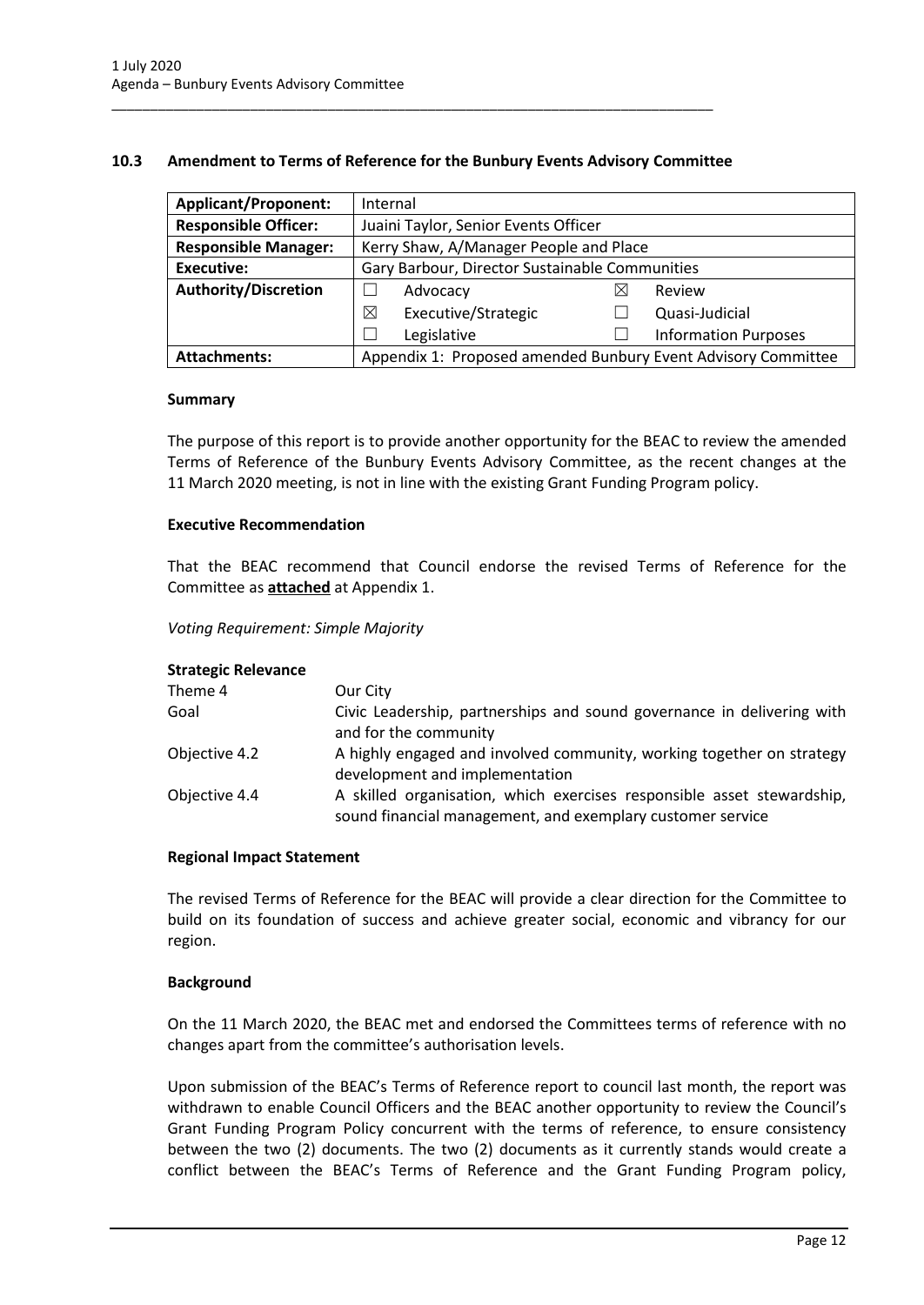specifically in relation to the authority for the allocation of funds to applicants under the terms of the Grant Funding Program Policy.

# **Council Policy Compliance**

This report relates to the Grant Funding Program policy.

\_\_\_\_\_\_\_\_\_\_\_\_\_\_\_\_\_\_\_\_\_\_\_\_\_\_\_\_\_\_\_\_\_\_\_\_\_\_\_\_\_\_\_\_\_\_\_\_\_\_\_\_\_\_\_\_\_\_\_\_\_\_\_\_\_\_\_\_\_\_\_\_\_\_\_\_\_\_

Policy statement: To provide an equitable and transparent process when Council determines its financial support to individuals, community and sporting groups, and other legal entities.

# **Legislative Compliance**

*Local Government Act 1995*

# **Officer Comments**

By proposing the committee to make recommendations to the CEO regarding the allocation of funding, this will allow a quick turnaround of funding outcomes to applicants.

Should additional funds be required for the grant program or any other funding proposals received outside the funding round, then a recommendation will be referred to Council for a decision.

# **Analysis of Financial and Budget Implications**

It has been clarified and confirmed, that an allocation/payment of funds from a budget that has been adopted is not a delegation, and therefore would be acceptable for a committee to make a recommendation to the CEO for endorsement of grant funding, so long as the Committees terms of reference and associated policy state as such.

# **Community Consultation**

Not applicable.

# **Councillor/Officer Consultation**

Advice sought from the Manager of Governance confirms that an allocation/payment of funds from a budget that has been adopted is not a delegation, and therefore would be acceptable for a committee to make a recommendation to the CEO for endorsement of grant funding, so long as the Committees terms of reference and associated policy state as such.

# **Applicant Consultation**

Not applicable.

# **Timeline: Council Decision Implementation**

Council will be asked to endorse the amended Terms of Reference as part of the next Council meeting on 21 July 2020.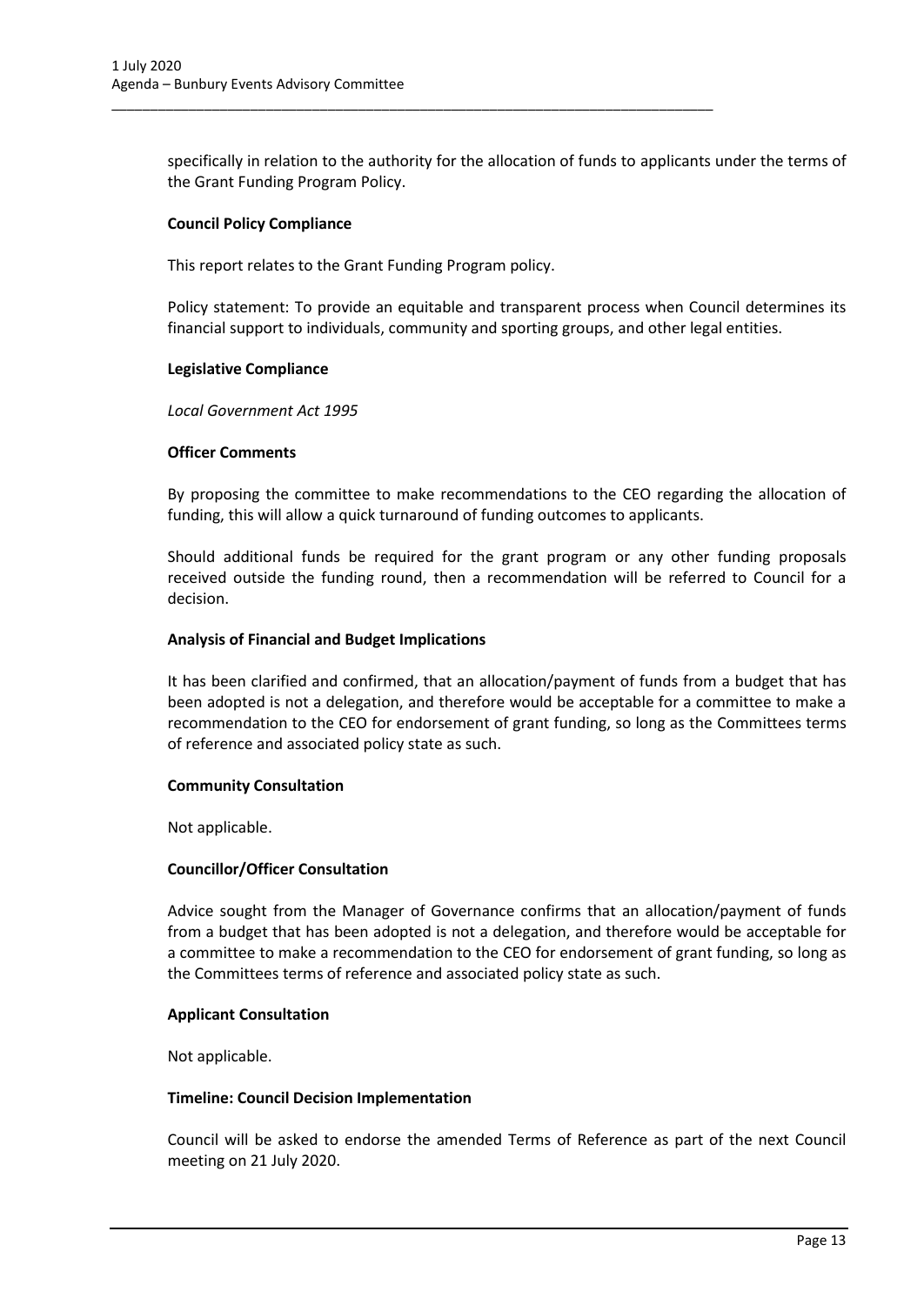# <span id="page-14-0"></span>**10.4 Grant Funding Program Policy Review**

| <b>Applicant/Proponent:</b> | Internal                                          |   |                             |
|-----------------------------|---------------------------------------------------|---|-----------------------------|
| <b>Responsible Officer:</b> | Juaini Taylor, Senior Events Officer              |   |                             |
| <b>Responsible Manager:</b> | Kerry Shaw, A/Manager People and Place            |   |                             |
| <b>Executive:</b>           | Gary Barbour, Director Sustainable Communities    |   |                             |
| <b>Authority/Discretion</b> | Advocacy                                          | ⋉ | Review                      |
|                             | Executive/Strategic<br>⊠                          |   | Quasi-Judicial              |
|                             | Legislative                                       |   | <b>Information Purposes</b> |
| <b>Attachments:</b>         | Appendix 2: Proposed Grant Funding Program Policy |   |                             |

\_\_\_\_\_\_\_\_\_\_\_\_\_\_\_\_\_\_\_\_\_\_\_\_\_\_\_\_\_\_\_\_\_\_\_\_\_\_\_\_\_\_\_\_\_\_\_\_\_\_\_\_\_\_\_\_\_\_\_\_\_\_\_\_\_\_\_\_\_\_\_\_\_\_\_\_\_\_

#### **Summary**

The purpose of this report is for the Bunbury Events Advisory Committee (BEAC) to review the amended Grant Funding Program policy.

# **Executive Recommendation**

That the BEAC recommend that Council endorse the revised Grant Funding Program policy, as **attached** at Appendix 2.

#### *Voting Requirement: Simple Majority*

#### **Strategic Relevance**

| Theme 4       | Our City                                                                                                                             |
|---------------|--------------------------------------------------------------------------------------------------------------------------------------|
| Goal          | Civic Leadership, partnerships and sound governance in delivering with<br>and for the community                                      |
| Objective 4.2 | A highly engaged and involved community, working together on strategy<br>development and implementation                              |
| Objective 4.4 | A skilled organisation, which exercises responsible asset stewardship,<br>sound financial management, and exemplary customer service |

#### **Regional Impact Statement**

The revised Grant Funding Program policy for the BEAC will provide a clear direction for the Committee to build on its foundation of success and achieve greater social, economic and vibrancy for our region.

# **Background**

The City of Bunbury provides funding for a range of programs, events and activities each year to enhance the community and economy. The grant programs aim to be thorough yet transparent and enable a range of quality and diverse projects to take place. Every proposal seeking funding from the City of Bunbury must complete a grant application.

The existing policy for the Grant Funding Program is updated each year to align with the funding guidelines, that are currently reviewed on an annual basis.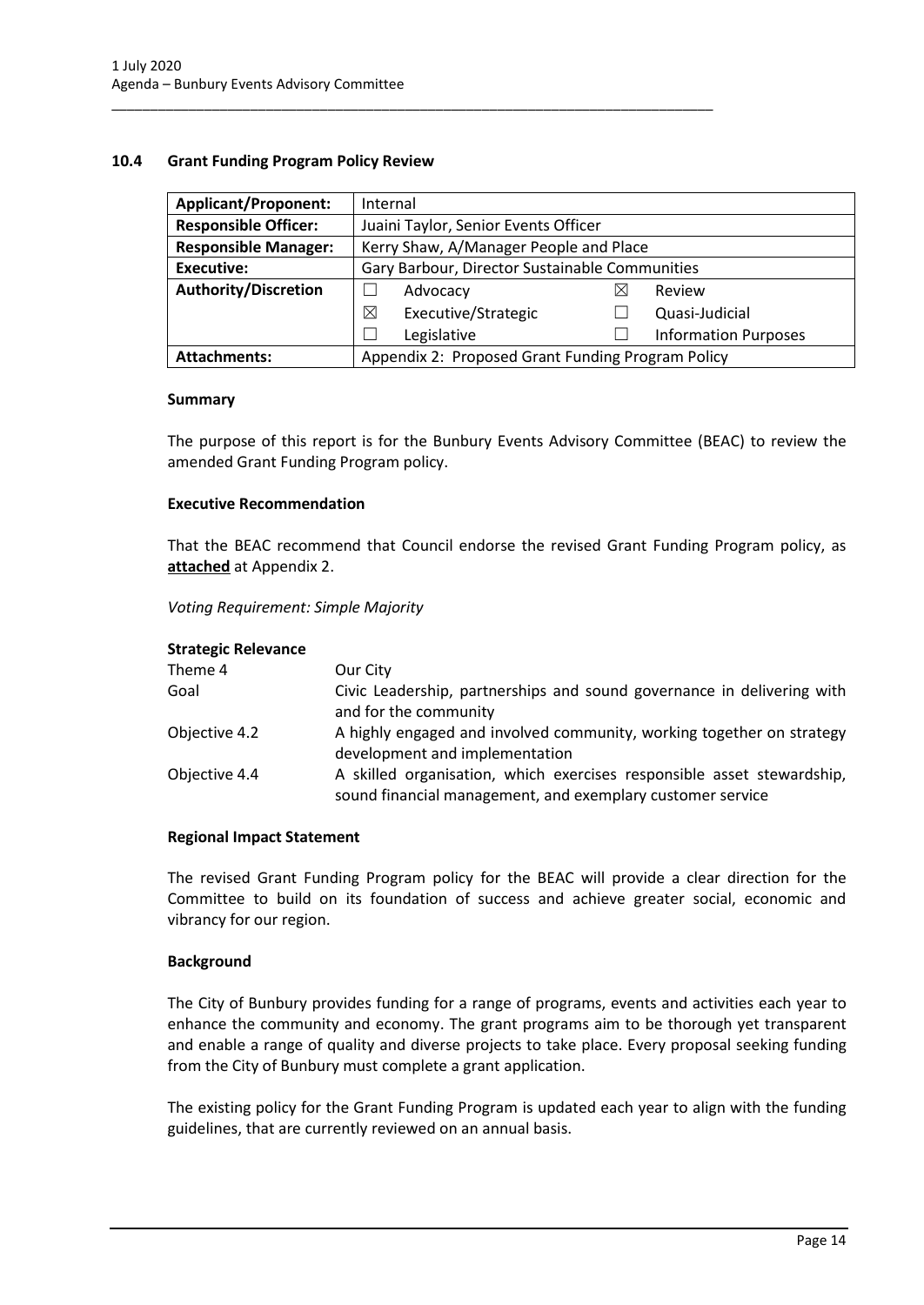# **Council Policy Compliance**

This report relates to the Grant Funding Program policy.

\_\_\_\_\_\_\_\_\_\_\_\_\_\_\_\_\_\_\_\_\_\_\_\_\_\_\_\_\_\_\_\_\_\_\_\_\_\_\_\_\_\_\_\_\_\_\_\_\_\_\_\_\_\_\_\_\_\_\_\_\_\_\_\_\_\_\_\_\_\_\_\_\_\_\_\_\_\_

Policy statement: To provide an equitable and transparent process when Council determines its financial support to individuals, community and sporting groups, and other legal entities.

# **Legislative Compliance**

*Local Government Act 1995*

#### **Officer Comments**

There are no major changes to the Grant Funding Program policy, apart from further information relating to the assessment of each funding category and the members that represent each panel, in addition to the role of the BEAC.

# **Analysis of Financial and Budget Implications**

Each funding category assessment panel makes recommendations regarding the allocation of funding under the City's Grant Funding Policy to the Chief Executive Officer for implementation.

An allocation/payment of funds from a budget that has been adopted is not a delegation, and therefore would be acceptable for a committee to make a recommendation to the CEO for endorsement of grant funding, so long as the Committees terms of reference and associated policy state as such.

# **Community Consultation**

Not applicable.

# **Councillor/Officer Consultation**

This report seeks to brief the members of the Bunbury Events Advisory Committee, the proposed changes to the Grant Funding Program policy.

#### **Applicant Consultation**

Not applicable.

# **Timeline: Council Decision Implementation**

Council will be asked to endorse the proposed changes to the Grant Funding Program policy as part of the next Council meeting on the 21 July 2020.